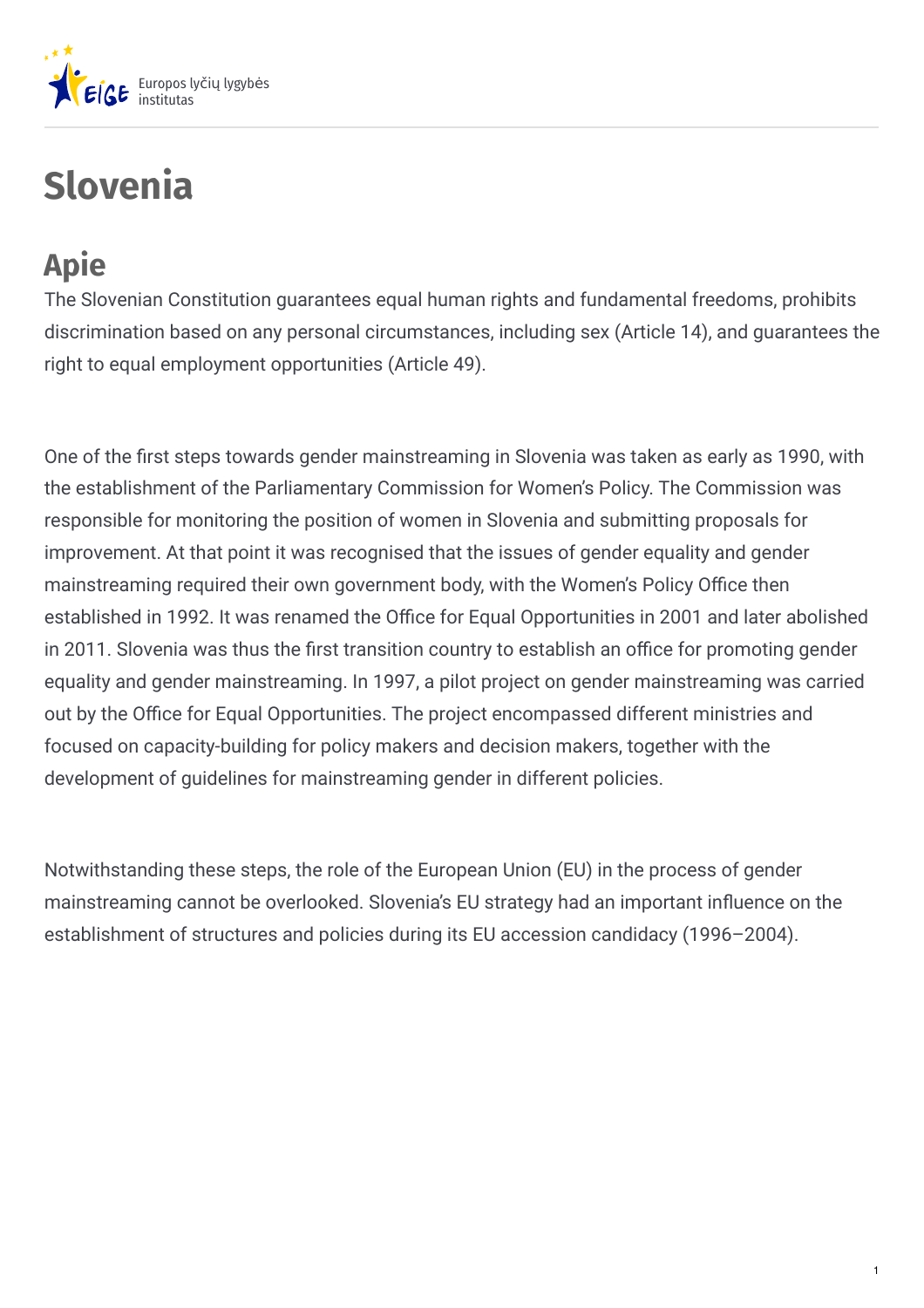Gender mainstreaming was introduced into Slovenian national legislation through the Equal Opportunities between Women and Men Act in 2002. The Act also introduced the obligation to nominate coordinators for equal opportunities at each ministry, a role tasked with coordinating gender equality and gender mainstreaming in all policy areas. Local administrations were also provided with the (non-binding) option to nominate coordinators with similar responsibilities. The first national programme on gender equality was adopted in 2005, since which time gender mainstreaming has been recognised as a horizontal strategy to be implemented throughout all policy areas.

## **Legislative and policy framework**

Gender mainstreaming is legislated through the Equal Opportunities for Women and Men Act (2002). The government and all ministries are obliged to take gender equality into consideration when planning, designing and implementing policy measures. All ministers must appoint Coordinators for Equal Opportunities for Women and Men, who are then responsible for the implementation of duties within the competence of the ministry. Additionally, the Equal Treatment Act was succeeded with the Protection Against Discrimination Act in May 2016 [1].

Following the 2008-2013 Resolution on the National Programme for Equal Opportunities for Women and Men, a new national [programme](http://www.pisrs.si/Pis.web/pregledPredpisa?id=RESO108) for the period 2015–2020 was set up to introduce the dual approach of special measures and gender mainstreaming. This approach is to be applied in all policies and programmes to achieve the goal of gender equality in practice. The National Programme 2015-2020 focuses on eight priority areas:

- **1** Economic independence;
- **2** Reconciliation of professional and private or family life;
- **3** Knowledge society without gender stereotypes;
- **4** Social inclusion;
- **5** Health;
- **6** Balanced representation of women and men;
- **7** Violence against women;
- **8** Gender equality in foreign policy and international development cooperation.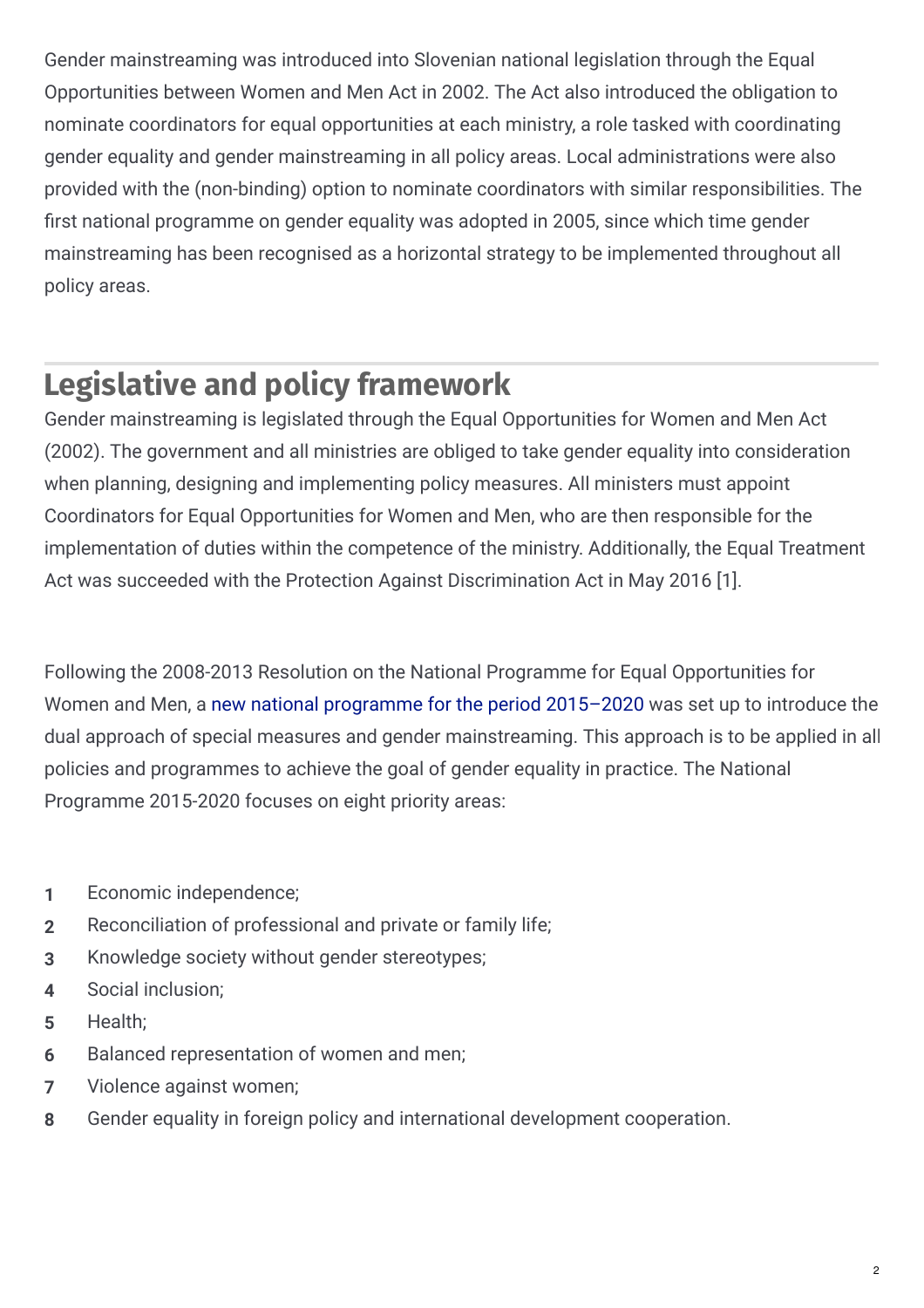National programmes are implemented through two-year action plans, with the government reporting on their implementation to the National Assembly every two years. The national programme and action plans include commitments on gender mainstreaming in all policy areas, as well as commitments to tackle gender discrimination, address intersectionality, and support the gender mainstreaming strategy and even gender impact assessments. However, no reference is made to training on gender impact assessment or gender budgeting.

In 2015, the Ministry of Labour, Family, Social Affairs and Equal Opportunities (MDDSZEM) adopted a set of Guidelines for Gender Mainstreaming in the Work of Ministries 2016-2020. The Guidelines acknowledge the need to strengthen gender equality policy, including the gender mainstreaming work of ministries and coordinators. They support the Coordinators for Equal Opportunities in performing their core tasks, such as promotion of equal opportunities, monitoring consideration of gender equality aspects in drafting regulations and measures, and cooperation in preparing and implementing the national programme, as well as international commitments.

In 2015, the Committee on the Elimination of Discrimination against Women, in its report on the implementation of the Convention on the Elimination of All Forms of Discrimination against Women (CEDAW) and on gender mainstreaming in Slovenia, highlighted a number of concerns. It recommended to 'Strengthen the authority and visibility of the national machinery for the advancement of women in the institutional structure' and to 'Consolidate gender mainstreaming activities by ensuring the effective implementation of the national programme for equal opportunities for women and men (2015-2020)' [2].

#### Browse all [Slovenia](https://eige.europa.eu/gender-mainstreaming/countries/browse/slovenia?tp[]=resource) laws and policies  $\rightarrow$

#### **Structures Government responsibilities**

In Slovenia, responsibility for promoting gender equality is set at ministerial level. The MDDSZEM is responsible for the promotion of gender equality, and the Minister is vested with the same power and authority as other ministries in autonomous policy-making initiatives. Ministerial responsibility is established by law and encompasses gender equality, along with labour relations, labour rights, social and family policy or disability issues. t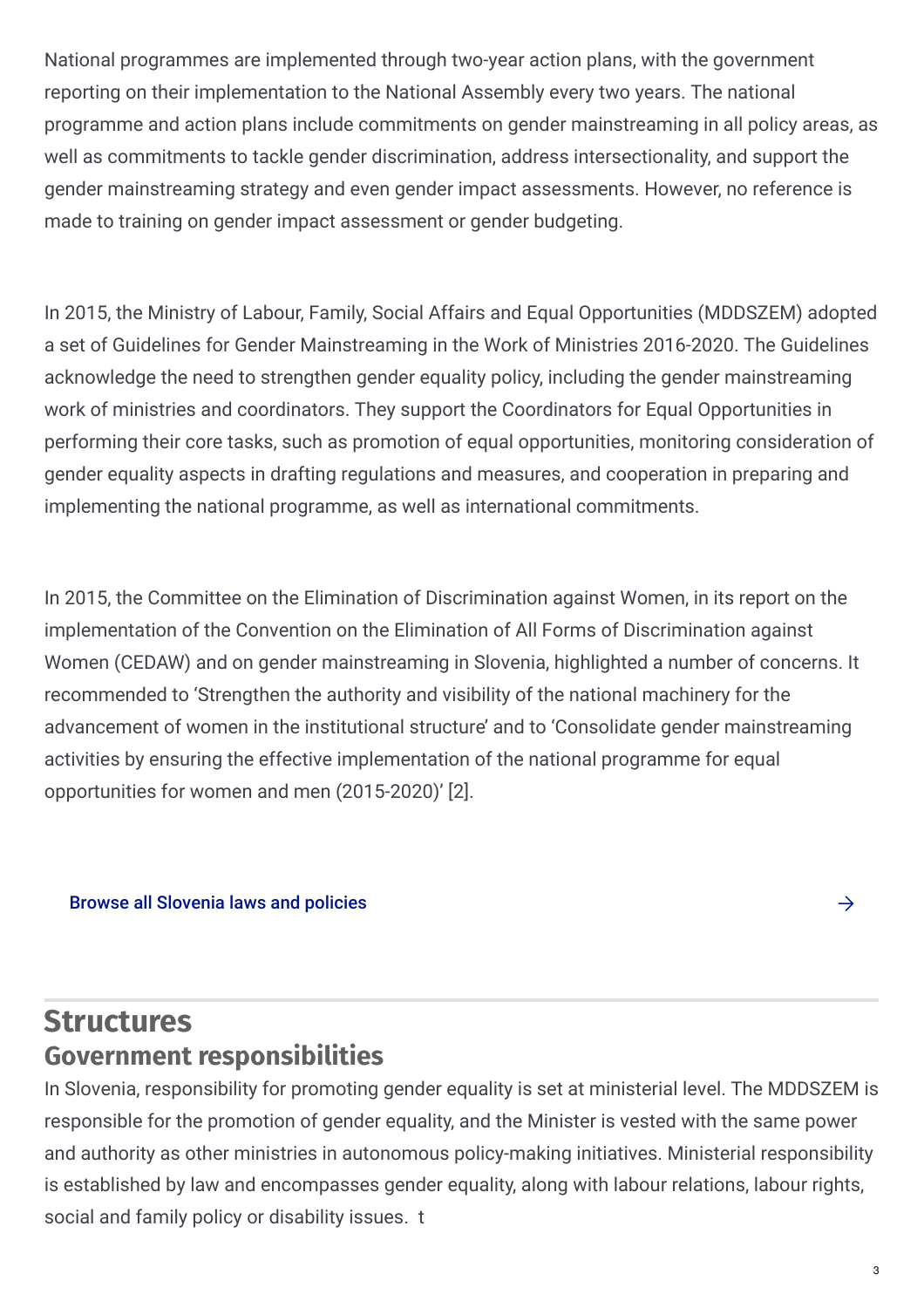The Equal Opportunities Division of the MDDSZEM is responsible for gender equality. It was established in 2012 to replace the Office for Equal Opportunities that had been in place since 1992. The Division is established as a unit and thus exists at intermediate level within the Ministry. It coordinates gender equality policy and proposes, recommends, implements and encourages programmes and measures for strengthening equality between women and men. It provides expert support to ministries and municipalities in implementing gender mainstreaming. The Ministry prepares the National Programme for Equal Opportunities for Women and Men, as well as analysing, producing reports and carrying out awareness-raising campaigns. It cooperates with the EU, international organisations and civil society in the field of empowerment of women and achievements of gender equality. Moreover, the Sector for Equal Opportunity was set up, with the Head of the Sector directly responsible to the Minister.

The Expert Council for Gender Equality is established as a consultative expert body of the Minister, with a four-year mandate. The Council is composed of various professionals working in a variety of fields, from academia to trade unions and non-governmental organisations (NGOs) active in the area of gender equality, alongside the Advocate of the Principle of Equality (an independent body for the promotion of equal treatment of women and men, see below).

#### **Independent gender equality body**

In 2012, Slovenia dissolved its independent body for gender equality and equal opportunities and re-established it under the MDDSZEM. A new independent body for the promotion of equal treatment of women and men - the Advocate of the Principle of Equality (Advocate) - is operational since October 2016, under the Protection Against Discrimination Act (PADA). It was established on foot of a formal notice by the European Commission concerning the implementation of Directives 2000/43/EC, 2004/113/EC and 2006/54/EC. This new body is vested with stronger autonomy than its predecessor.

While the Advocate, established by law in 2016, is a relatively new body, the second independent equality body in Slovenia is the Human Rights Ombudsperson of the Republic of Slovenia (Ombudsperson), which was created in 1993 and officially started its activities in 1995. The legal basis for the establishment of the Ombudsperson is Article 159 of the Constitution of the Republic of Slovenia and the Law on the Human Rights [Ombuds](http://pisrs.si/Pis.web/pregledPredpisa?id=ZAKO300) Act.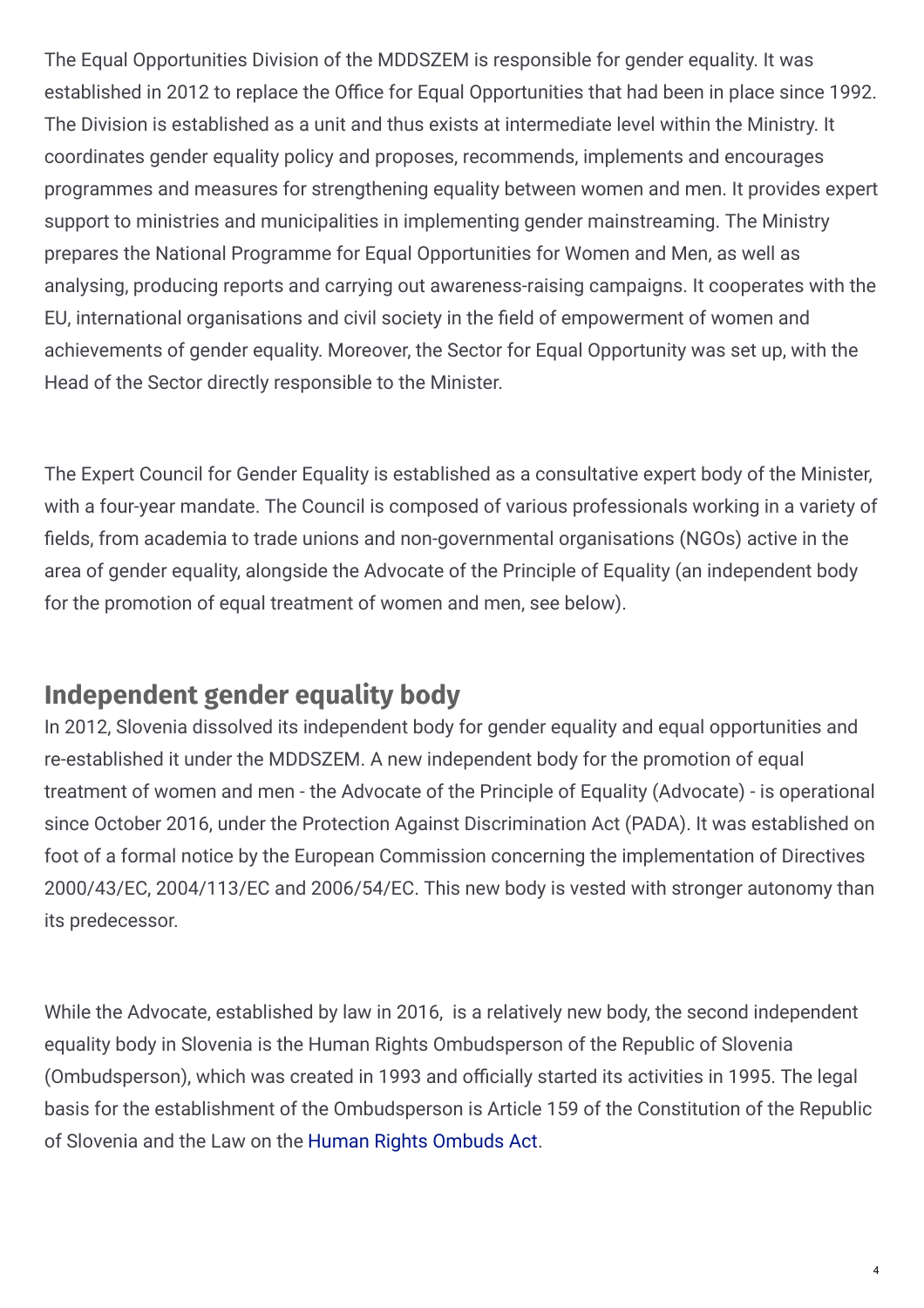The mandate of the Advocate is the promotion of equality and prevention of discrimination on several grounds, including gender, ethnicity, race or ethnic origin, religion or belief, disability, age and sexual orientation and other questions relating to discrimination against persons based on a personal circumstance. The Ombudsperson is the public body for the protection of human rights and fundamental freedoms and is independent of state authorities, local government and public authorities.

While the Advocate is a relatively new body – being established in 2016 and with only two annual reports published to date, for 2017 and 2018 – the [Ombudsperson](http://www.zagovornik.si/en/reports/) has existed since 1993 and officially started its activity in 1995. Its activities are widely reported by the media, and the opinion of the Ombudsperson is often communicated to the general public. However, both of these institutions receive more attention for other issues in their fields of competence than for their activities on gender equality.

#### **Parliamentary bodies**

The Commission for Petitions, Human Rights and Equal Opportunities within the body of the National Assembly (Republika Slovenija: Državni zbor) covers gender equality as a specific part of its brief. The role of the Commission is legally based on the Ordinance on the establishment and tasks of working bodies in the National Assembly (2014). Its tasks encompass the broader scope of petitioning as a democratic and public mechanism for exposing various potential inequalities and discrimination in the actions of the National Assembly, as well as monitoring, analysing and promoting human rights and liberties, including equal opportunities policies (specifically mentioning gender equality).

### **Regional structures**

Local administrations are obliged to promote and create equal opportunities according to their jurisdiction and to take a gender perspective into account when planning and implementing their actions and activities (Article 30, paragraph 1 of the Equal Opportunities for Women and Men Act). They can establish a local Coordinator for Equal Opportunities for Women and Men, who cooperates in the planning and implementation of gender equality policy at local level.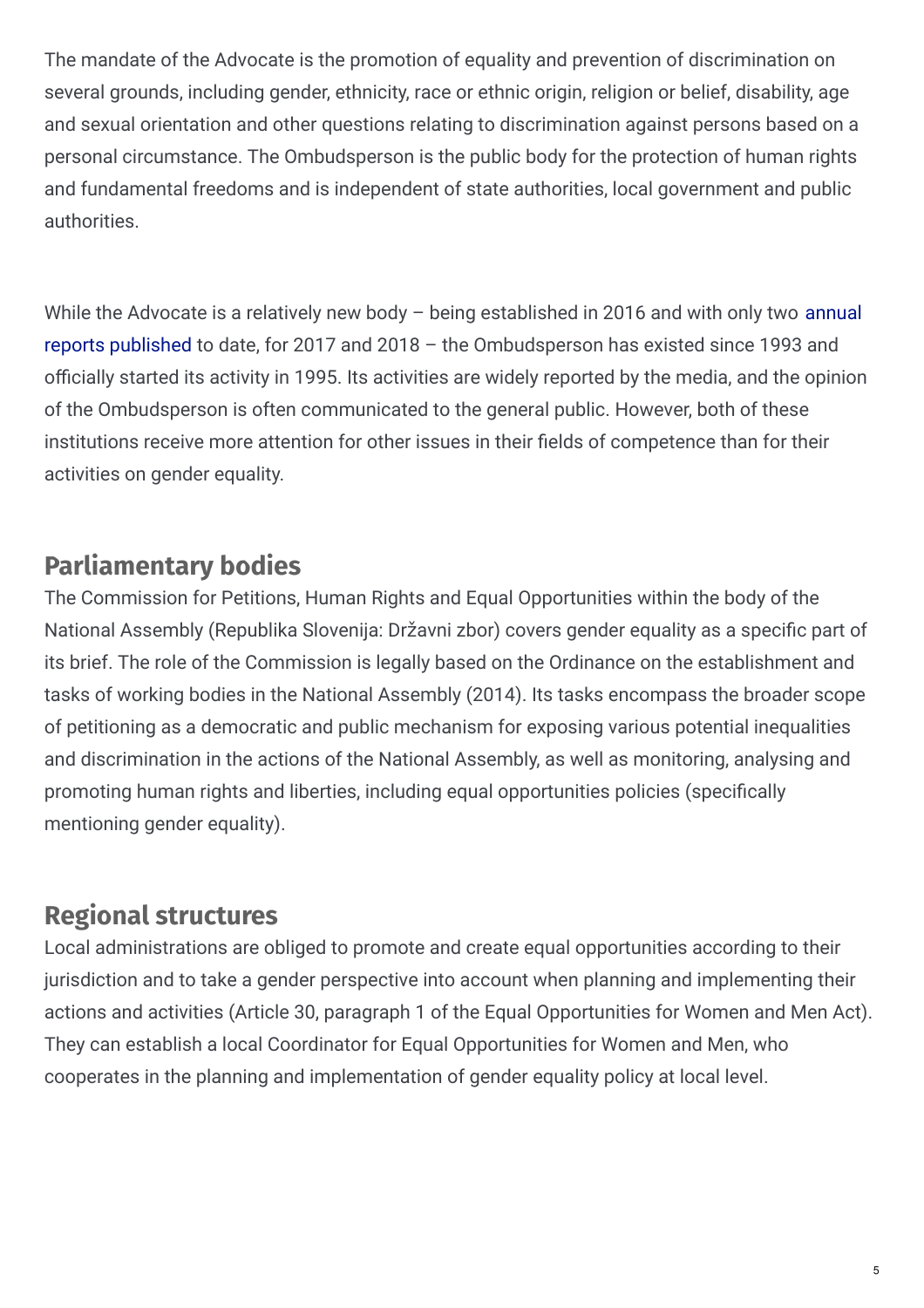The Ministry encourages local administrations to appoint such a coordinator at the start of new local mandates. Some 20 % of municipalities have done so and there is a trend of strengthening local engagement and local gender equality policy and practice. Around 5 % of municipalities have also adopted specific gender equality action plans. The Ministry has developed guidelines for the preparation of these plans, alongside guidelines for the elimination of [stereotypes](http://www.mddsz.gov.si/fileadmin/mddsz.gov.si/pageuploads/dokumenti__pdf/enake_moznosti/NFMPrirocnikAkcijskiNacrti.pdf) and strengthening of gender equality (2016). These guidelines present case studies of gender blind local policy, together with advice on how to better incorporate a gender perspective into the work of local institutions.

#### Browse all Slovenia [structures](https://eige.europa.eu/gender-mainstreaming/countries/browse/slovenia?tp[]=structure)

## **Methods and tools**

Note: the methods and tools listed under this section were the focus of EIGE's 2018-2019 assessment. If certain methods and tools are not mentioned in this section, this does not necessarily mean that they are not used at all by Slovenia.

The ministerial body responsible for gender equality has adopted several methods and tools for gender mainstreaming, such as gender awareness-raising, gender budgeting, gender impact assessment, gender indicators, gender planning, gender statistics and sex-disaggregated data. However, according to the Guidelines, gender budgeting is not in practice, while gender impact assessment remains in its infancy and is currently systematically used in only three ministries.

Since 2012, the MDDSZEM has organised 21 gender stakeholder consultations, i.e. thematic consultations in the form of expert panels, conferences. These consultations covered topics such as gender stereotypes, an intersectional approach to women living in rural areas, women in science, a gender perspective in migration, gender-based violence, gender and the media, gender and politics, etc. Consultations were opened to various population sub-groups, including professionals, primary school teachers, women from rural areas, and women in science.

#### **Training and awareness-raising**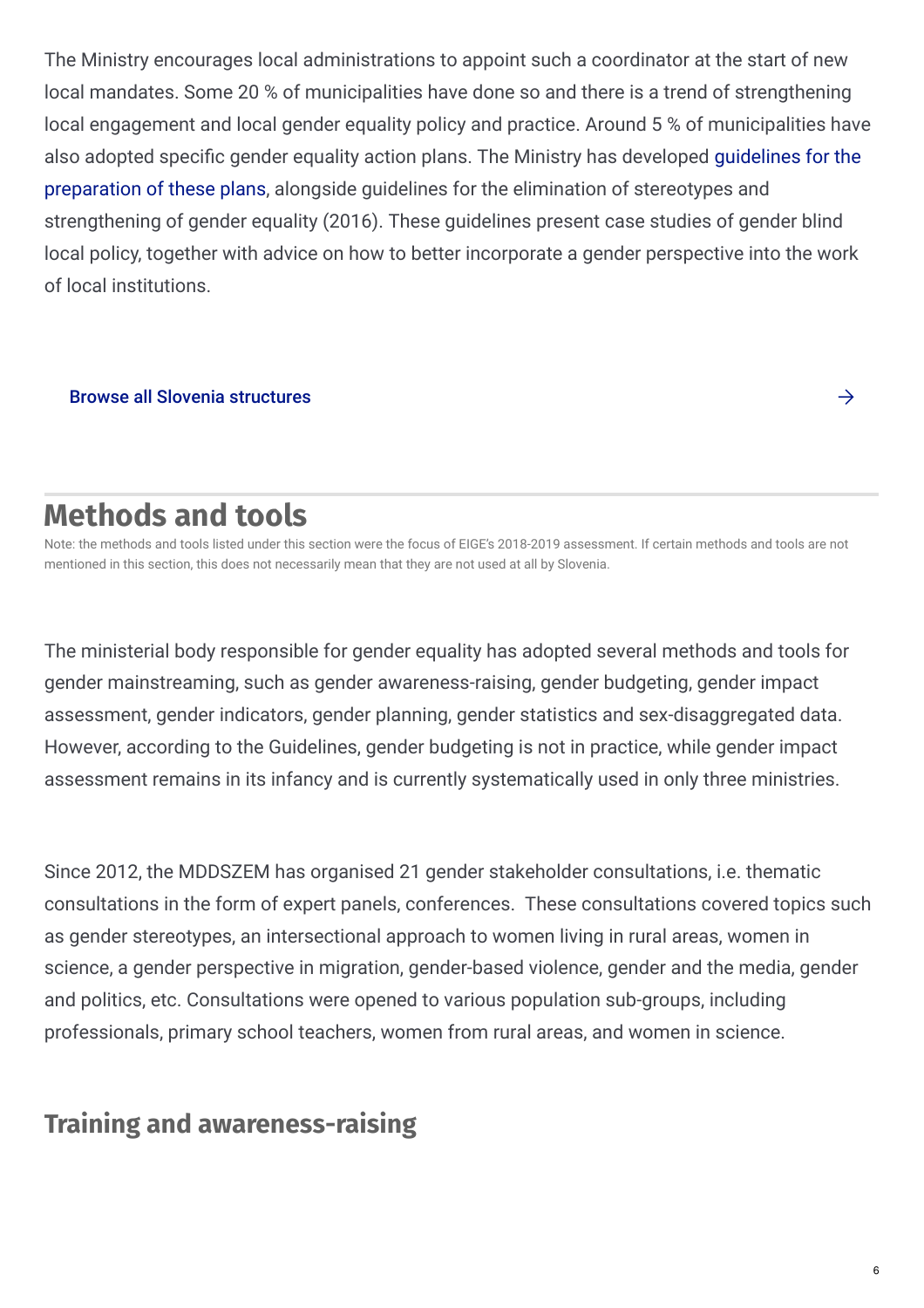The Equal Opportunities for Women and Men Act sets out the duties and responsibilities of the MDDSZEM with respect to gender equality but establishes no legal basis for training those responsible for the promotion of gender equality. A legal reference to training is mentioned in the Guidelines, which recommend inclusion of the topic of gender equality in relevant training programmes [3].

According to the MDDSZEM, the Coordinators for Equal Opportunities within the ministries and municipalities have participated in awareness-raising. Government employees and employees of the government body for gender equality participate in gender equality training on an ad hoc basis. This training is not compulsory, however, and primarily addresses general sensitivity to gender issues.

#### **Gender statistics**

There is no specific unit within the National Statistical Office (Statistični urad Republike Slovenije – SURS) charged with promoting the production of sex-disaggregated data, nor is there an established network of focal points responsible for promoting the production of sex-disaggregated statistics. There is, however, an operational unit that produces sex-disaggregated statistics within SURS. The unit, which is active in data-analysis activities, works exclusively in the areas of demography, standard of living, labour market and education. It is established as an interdepartmental cooperation group within SURS' Demography and Social Statistics Division.

The general legal basis of SURS is established by a body of national statistics-related legislation, such as the Medium-term Programme of Statistical Surveys 2018-2022 (2017) and the Annual Programme of Statistical Surveys for 2019 (2018). In both documents, demography is proposed as an important research field, although without specific reference to gender or the gathering/analysis of sex-disaggregated data. Nevertheless, the 2017 Annual Statistical Report shows that gender was acknowledged as an important demographic characteristic and sex-disaggregated data were indeed put into practice [4]. SURS thus publishes and disseminates sex-disaggregated data and successfully manages to disaggregate data for more than 75 % of variables.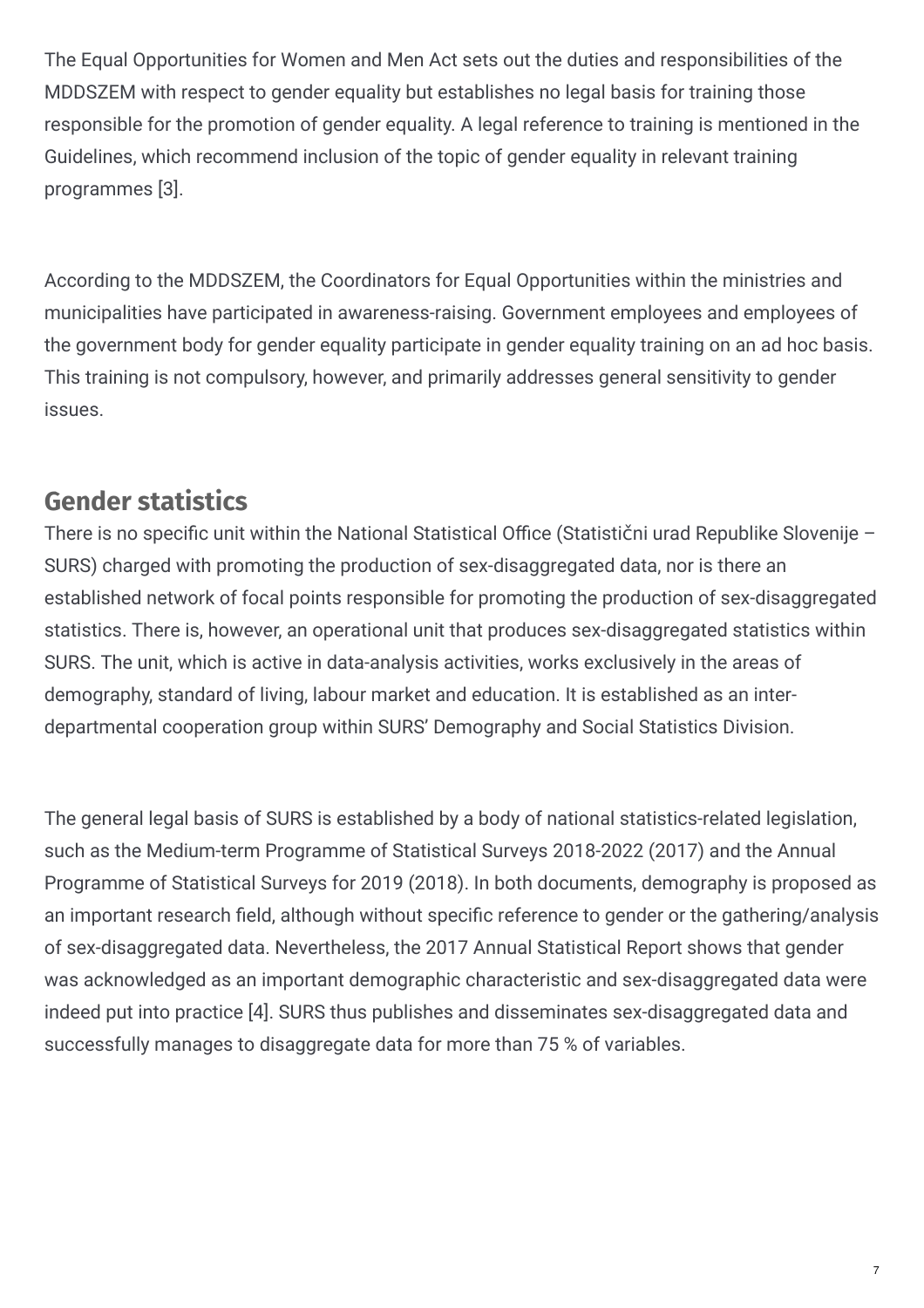The legal basis for national level data gathering and analysis, disaggregated by sex, is similarly set out in the Equal Opportunities of Women and Men Act (2002) in reference to the National Resolution Programme (Article 15, paragraph 2). These data are then used to plan further national programmes and periodic plans, meaning that they feed into policy-making and prioritisation. The need for data gathering and analysis is emphasised in the Guidelines: 'statistics are a necessary basis for the ministries to assess their planned policies, measures, laws and programmes in terms of their impact on women and men'.

Browse all Slovenia [methods](https://eige.europa.eu/gender-mainstreaming/countries/browse/slovenia?tp[]=method_tool) and tools

**Good practices**

Browse all Slovenia good [practices](https://eige.europa.eu/gender-mainstreaming/countries/browse/slovenia?tp[]=good_practice)

#### **References**

Annual [Programme](http://www.pisrs.si/Pis.web/pregledPredpisa?id=DRUG4559) of Statistical Surveys for 2019 (2018).

Committee on the Elimination of Discrimination against Women (2015). Concluding observations. [CEDAW/C/SVN/CO/5-6.](http://tbinternet.ohchr.org/_layouts/15/treatybodyexternal/Download.aspx?symbolno=CEDAW/C/SVN/CO/5-6&Lang=En)

Equal [Opportunities](http://pisrs.si/Pis.web/pregledPredpisa?id=ZAKO3418#) for Women and Men Act (ZEMŽM) (2002).

[Implementation](http://pisrs.si/Pis.web/pregledPredpisa?id=ZAKO3908) of the Principle of Equal Treatment Act (2004).

Jalušič, V. and Milica, A. G. (2001). Ženske, politike, možnosti: Perspektive politike enakih možnosti v Srednji in Vzhodni Evropi. Ljubljana: Mirovni inštitut, Inštitut za sodobne družbene in politične študije.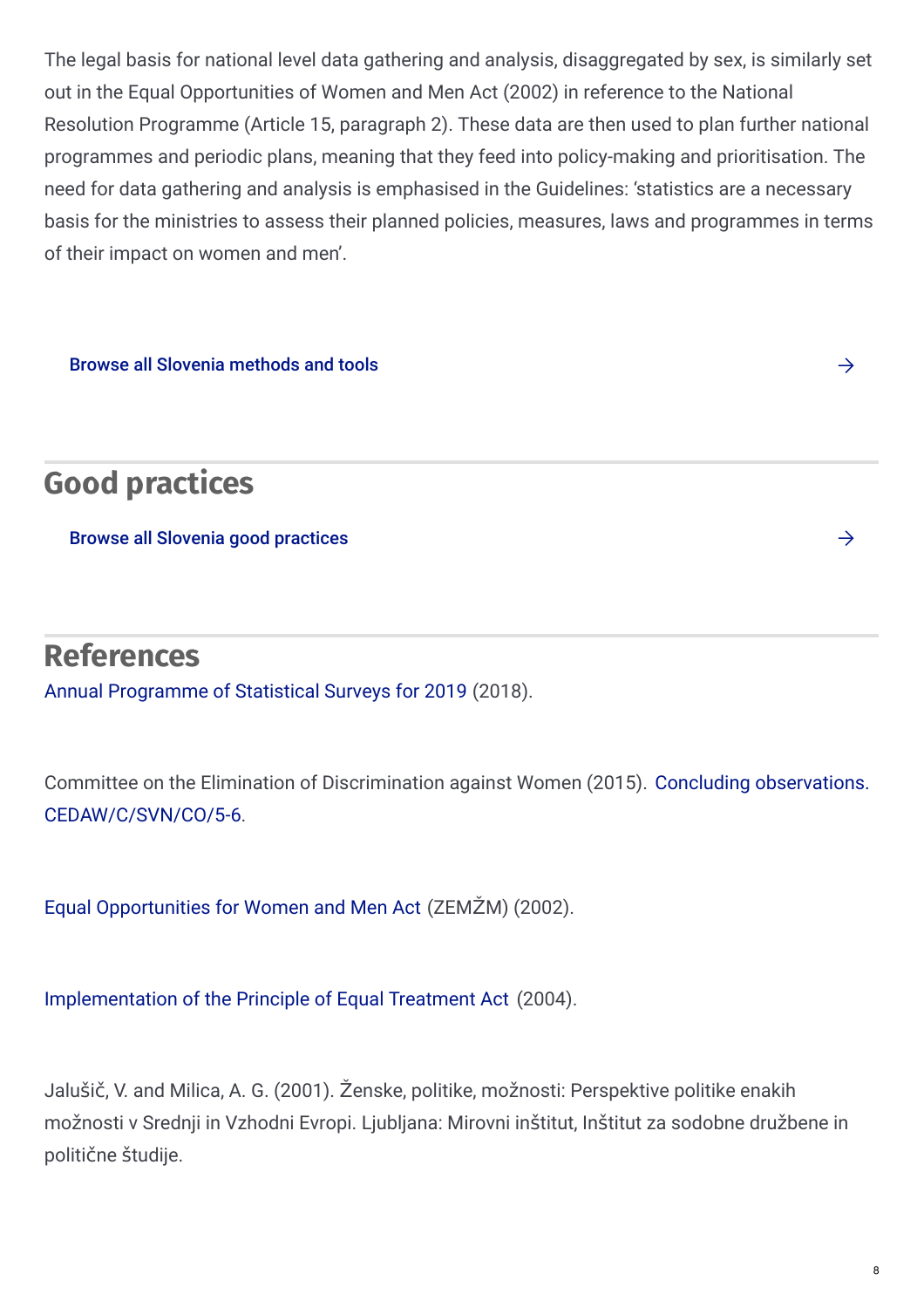[Medium-term](http://www.pisrs.si/Pis.web/pregledPredpisa?id=DRUG4366) Programme of Statistical Surveys 2018-2022 (2017).

Ministry of Labour, Family, Social Affairs and Equal [Opportunities](http://www.mddsz.gov.si) (2016). Resolucija o nacionalnem programu za enake možnosti žensk in moških, 2015 – 2020. Ljubljana: Ministrstvo za delo, družino, socialne zadeve in enake možnosti.

Ministry of Labour, Family, Social Affairs and Equal Opportunities (n.d.). Guidelines for Gender [Mainstreaming](http://www.mddsz.gov.si/si/delovna_podrocja/enake_moznosti/delovna_podrocja/integracija_nacela_enakosti_spolov/koordinatorice_in_koordinatorji_za_enake_moznosti_zensk_in_moskih/smernice_za_vkljucevanje_vidika_enakosti_spolov_v_delo_ministrstev_2016_2020/) in the Work of Ministries 2016-2020.

Ministry of Labour, Family, Social Affairs and Equal [Opportunities](http://www.mddsz.gov.si/si/delovna_podrocja/enake_moznosti/strokovni_svet_za_enakost_spolov/) (n.d.). Ministrstvo za delo, družino, socialne zadeve in enake možnosti. Accessed via: Strokovni svet za enakost spolov.

Ordinance on the [establishment](http://www.pisrs.si/Pis.web/pregledPredpisa?id=ODLO1809#) and tasks of working bodies in the National Assembly (2014). Pravno informacijski system.

Protection Against [Discrimination](http://www.pisrs.si/Pis.web/pregledPredpisa?id=ZAKO7273) Act (2016). Zakon o varstvu pred diskriminacijo (ZVarD).

Republika Slovenija: Državni zbor. O Drž[avnem](http://www.dz-rs.si/wps/portal/Home/ODrzavnemZboru/KdoJeKdo/DelovnoTelo?idDT=DT006) zboru. Accessed via: Komisija za peticije, človekove pravice in enake možnosti.

State [Administration](http://www.pisrs.si/Pis.web/pregledPredpisa?id=ZAKO3225) Act (2002).

Statististični urad [Republike](http://www.stat.si/StatWeb/File/DocSysFile/9988/Porocilo_LPSR_2017.pdf) Slovenije; Banka Slovenije; Nacionalni inštitut za javno zdravje (2018). Statististični urad Republike Slovenije. Accessed via: Državna statistika v letu 2017: Poročilo o izvajanju Letnega programa statističnih raziskovanj za 2017.

#### **Endnotes**

[1] Protection Against Discrimination Act (2016). Zakon o varstvu pred [diskriminacijo](http://www.pisrs.si/Pis.web/pregledPredpisa?id=ZAKO7273) (ZVarD).